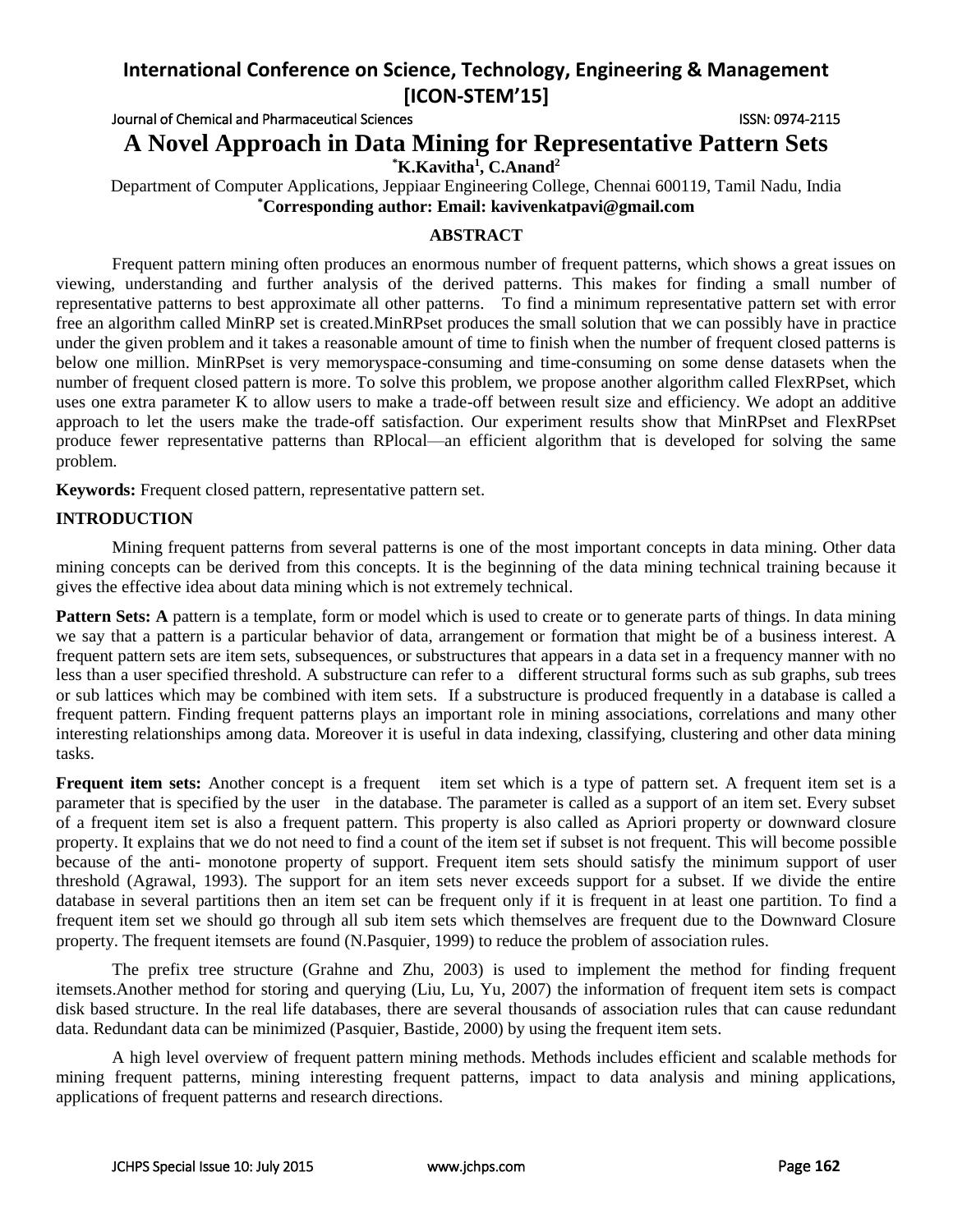#### Journal of Chemical and Pharmaceutical Sciences **ISSN: 0974-2115** ISSN: 0974-2115

**System architecture:** Finding a representative pattern set is the best approach for finding best approximate results. The representative pattern set is used in the local dataset.



#### **Fig1.Architecture diagram**

Users first search the query in the local dataset. Local dataset contains a frequently used data by many users. The frequently used data generates the frequent pattern sets. These pattern sets are stored in the local dataset. Local dataset can retrieve the data from the dataset in the minimum amount of time. If the users not found a data from the local dataset the searching process is transferred to global dataset. Global dataset is large amount of space. The users can give the suggestions for the data used. Based on the suggestions the rank is provided to the data. Local dataset retrieves the best approximate result based on the frequent pattern set. Users can also search based on the ranking search.

**Techniques:** Frequent pattern mining is done based on data mining concept. This paper is describing about the finding representative pattern set. Finding the representative pattern set which describes the least number of sets that cover all frequent patterns. The problem of the MinRP set algorithm is to find the set of frequent patterns that covers over a large number of frequent pattern sets. To increase the efficiency of the algorithm following techniques can be used. They are considering closed patterns only, using a CFP tree structure and using a light weight compression techniques.

**A. Considering closed patterns:** A pattern is said to be closed if pattern is more frequent than its supersets.

**B. Using CFP tree structure to find effective representative pattern sets:** CFP tree structure is used to store the frequent pattern sets. To generate a frequent pattern set search CX algorithm is used. The frequent closed pattern set can be found by using DFS search CXs algorithm.

**C. Compressing a frequent pattern sets:** Finding a frequent closed pattern can produce a large number of frequent pattern sets. It makes the algorithm performance slow. To overcome this problem we compress a large number of frequent closed pattern set by using compression technique. MinRP set algorithm is used to compress the large amount of frequent pattern sets by removing non closed frequent pattern sets.

**D. FlexRP set generates pattern sets:** Searching a subset of frequent closed pattern sets makes the performance of MinRP set slow. It also consumes more memory space. To solve this problem we propose an algorithm called FlexRP set. This is used to find selective representative pattern set in a minimum number of times that covers all frequent closed pattern sets. It reduces time consuming and space consuming.

## **SYSTEM DESIGN**

**A. DataSet Training:** To train the dataset to the search based on the pattern to retrieve a collection of documents related to the query pattern .After a query is submitted to a search engine, a list of Websnippets is returned to the user. We assume that if a keyword/phrase exists frequently in the Web-snippets of a specified query, it represents an important concept related to the query because it coexists in close proximity with the query in the top documents. Thus, we employ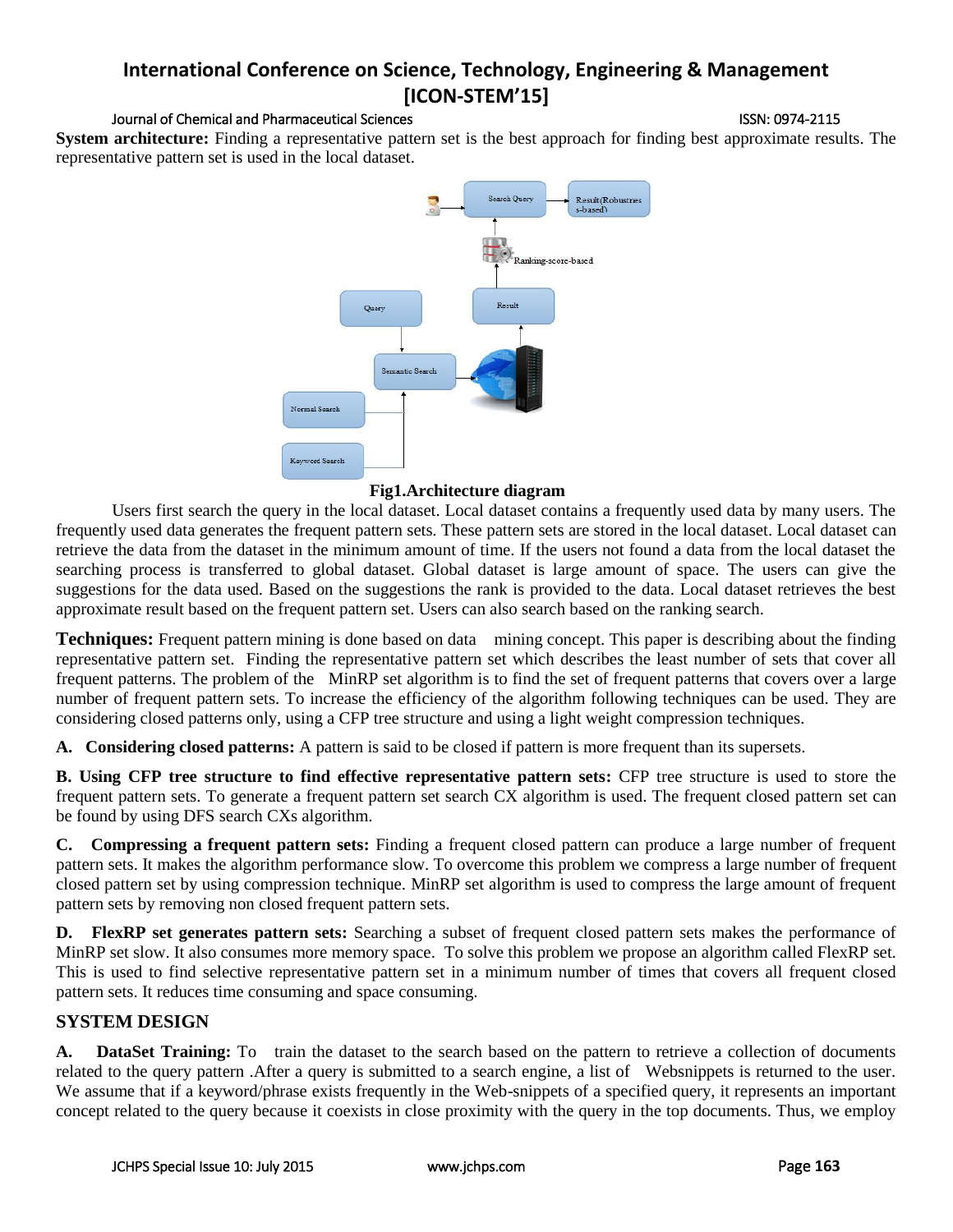#### Journal of Chemical and Pharmaceutical Sciences ISSN: 0974-2115

the following support formula, which is used for the well-known problem of finding frequent item sets in data mining measure the interestingness of a particular keyword/phrase ci extracted from the Web-snippets

**B. Pattern Generation:** All words from the text are not considered as Pattern. Usually some words occur frequently in almost all of the documents. Because of this property, their discrimination power is negligible. These types of words are called stop words and these words can be filtered out during patternization. Different types of stop word list [Probable Google's, Onix 1,Onix 2,WordNet and RDS] have been tried in group, sole and absence, with the small update in global information of our system's implementation.

**C. Min RP Set:** Matching is the process of generating the list of documents that match the query terms. We've implemented two types of matchers:-Match any query token – Documents that contain any term from the query are included in the matched list. We now review our personalized concept-based clustering algorithm with which ambiguous queries can be classified into different query clusters. Concept-based user profiles are generated in the clustering process to achieve personalization effect. First, a query-concept bipartite graph G is constructed by the clustering algorithm in which one set of nodes corresponds to the set of users' queries and the other corresponds to the sets of extracted concepts. Each individual query submitted by each user is treated as an individual node in the bipartite graph by labeling each query with a user identifier.

**D.** Flex RP Set: Match all query tokens – Only documents that contain all the query tokens are included in the matched list. We defined co-occurrence measures using page counts. We showed how to extract clusters of patterns from snippets to represent numerous semantic relations that exist between two words.

### **CONCLUSION**

A large number of frequent pattern sets is used to find the frequent closed pattern sets. A frequent closed pattern generates a representative pattern sets. For finding a representative pattern set two algorirhms MinRP set and FlexRP set are developed.MinRP set and Flexors set is used to keep record of the frequent closed pattern set which provides the best approximate result. MinRP set becomes slow when large amount of frequent closed pattern sets that consumes more memory space. MinRP set is expensive than RPlocal set. To overcome this problem, FlexRP set is proposed. FlexRP set adds extra parameter value to find the minimum number of representative pattern sets by covering all frequent closed pattern sets**.**

## **REFERENCES**

A.Bykowski and C.Rigotti, A condensed representation to find frequent patterns, NewYork, NY, USA, 2001, 267-273.

A.K.Poernomo and V.GopalKrishnan,CP-summary: A concise representation for browsing frequent item sets, New York, NY, USA, 2009,687-696.

B.Goethals and M.J.Zaki Advances in Frequent itemset mining implementations: Introduction to FIMI'03, 2003.

C.Wang and S.Parthasarathy, Summarizing item set patterns using probabilistic models, Philadelphia, PA, USA, 2006, 730-735.

D.Xin, J.Han, X.Yan andH.Cheng, Mining compressed frequent-pattern sets, Trondheim, Norway, 2005, 709-720.

D.Xin,H.Cheng,X.Yan and J.Han, Extracting redundancy-aware top-k patterns, Philadelphia, PA, USA, 2006, 444-453.

F.N. Afrati, A.Gionis, and H.Mannila, Approximating a collection of frequent sets, Washington, DC, USA, 2004, 12-19.

G.Grahne and J.Zhu, Efficiently using prefix-trees in mining frequent itemsets, 2003.

G.Liu, H.Lu, and J.X.Yu, CFP-tree: A compact disk-based structure for storing and querying frequent itemsets, 295-319, 2007.

J.-FBoulicaut, A.Bykowski, and C.Rigotti, Free-sets: A condensed representation of Boolean data for the approximation of frequency queries, 5-22, 2003.

J.Pei,G.Dong,W.Zou, and J.Han, Mining condensed frequent bases,570-594,2004.